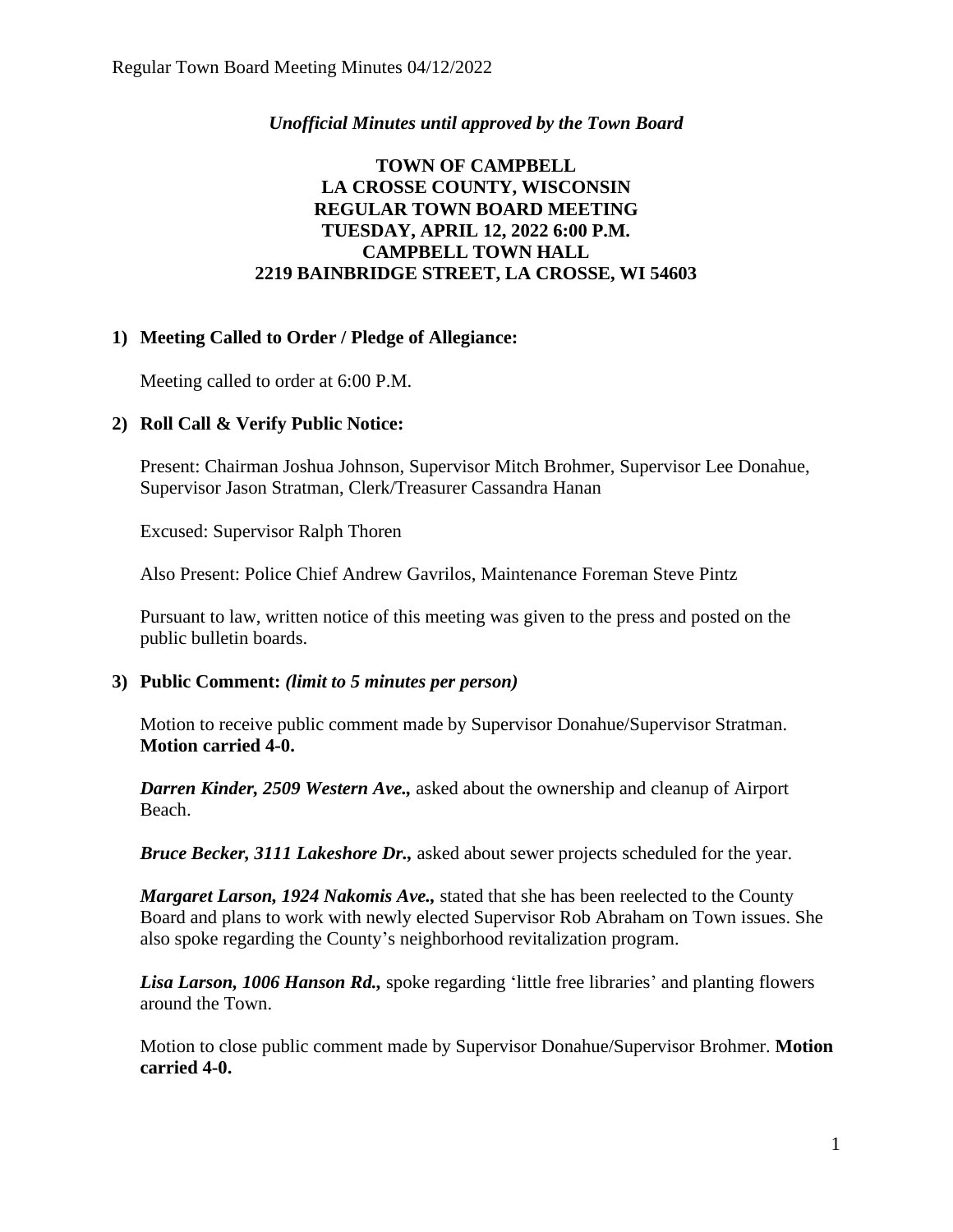- **4) Consent Agenda: (All items listed are considered routine and will be enacted with one motion. There will be no separate discussion of these items unless a Board member so requests, in which case the item will be removed from the Consent Agenda and be considered on the Regular Agenda).**
	- **A) Approval of Minutes:** Regular Board Meeting 03/08/2022, Special Board Meeting 03/23/2022, Special Board Meeting 03/30/2022
	- **B) Plan Commission Meeting Recommendations:** None
	- **C) Payment of Bills:**

Motion to approve the Consent Agenda made by Supervisor Stratman/Supervisor Donahue. **Motion carried 4-0.** 

#### **5) Business:**

**A)** General updates on DNR water advisory. (Donahue)

Supervisor Donahue provided updates on the current DNR water advisory. A full text update can be found at <https://townofcampbellwi.gov/well-water-pfas-information/>

*Not an action item*

**B)** Bobbi Spears, 2503 3rd Ave W., request for a third dog permit. (Clerk)

Ms. Spears was not present to discuss her request.

Motion to hold over the request for a third dog permit from Bobbi Spears made by Chairman Johnson/Supervisor Donahue. **Motion carried 4-0.**

**C)** Brian Onstad, 325 Hinkley Rd., request for a third dog permit. (Clerk)

Mr. Onstad explained that he was unaware of the limit of 2 dogs when he adopted his puppy.

Motion to approve a third dog permit for Brian Onstad made by Supervisor Brohmer/Supervisor Donahue. **Motion carried 4-0.**

**D)** Approval of a Temporary Class "B" Retailers License for the French Island Lions Club for April 23, 2022 at the Community Center. (Clerk)

Motion to approve the Temporary Class "B" Retailers License for the French Island Lions Club for April 23, 2022 at the Community Center made by Supervisor Brohmer/Supervisor Stratman. **Motion carried 3-0. Supervisor Donahue abstained.** 

**E)** Budget request from the police department regarding allocation of excess revenue received from the sale of police department vehicles. (Gavrilos)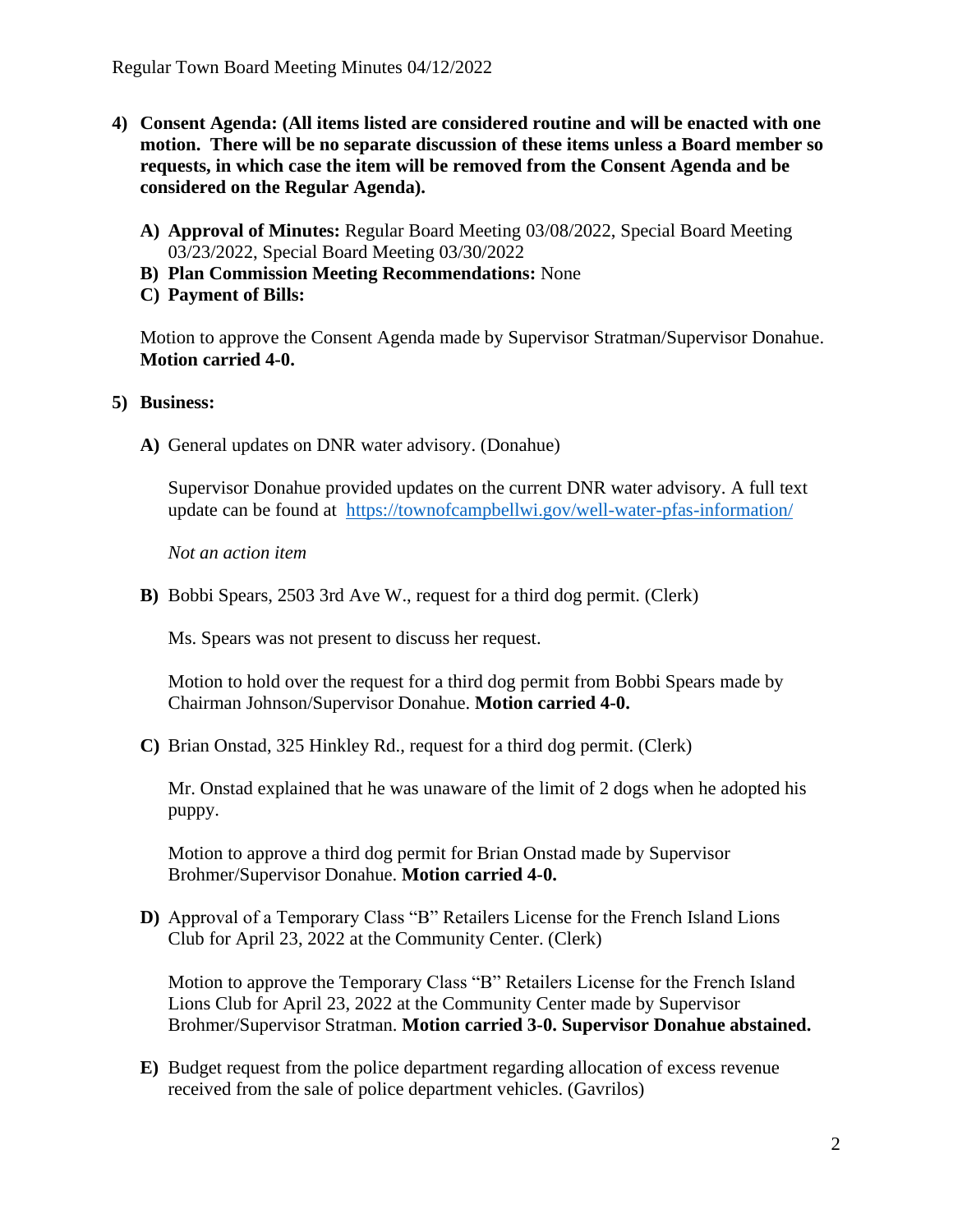Motion to approve the proposed expenditures in the amount of \$11,073.77 made by Supervisor Brohmer/Supervisor Donahue. **Motion carried 4-0.**

**F)** Discussion and possible action regarding applying for Community Project Funding through the Environmental Protection Agency-State and Tribal Assistance Grants (STAG) with Representative Ron Kind's office for a long-term water solution. (Donahue)

Motion to approve the application for STAG funding made by Supervisor Donahue/Supervisor Brohmer. **Motion carried 4-0.** 

**G)** Review of Statement of Qualifications and selection of engineering firm for the Wisconsin Department of Transportation Bipartisan Infrastructure Law Funded FFY 23-26 STP-Local Project for Church Drive and Hinkley Road. (Thoren)

Clerk Hanan stated that the Town received only one Statement of Qualifications, from Cedar Corporation. The Board discussed the qualifications of the engineering firm, having worked with Cedar Corporation on past projects.

Motion to approve Cedar Corporation as the Town's consultant for the Wisconsin Department of Transportation Bipartisan Infrastructure Law Funded FFY 23-26 STP-Local Project for Church Drive and Hinkley Road made by Supervisor Brohmer/Supervisor Stratman. **Motion carried 4-0.**

**H)** Discussion and possible action regarding disposal of maintenance and utility items no longer in use. (Brohmer)

Motion to approve disposal of items on the Wisconsin Surplus Auction website made by Supervisor Brohmer/Supervisor Donahue. **Motion carried 4-0.**

**6) CLOSED SESSION:** *Pursuant to Wisconsin State Statutes 19.85 (1) (c) Considering employment, promotion, compensation or performance evaluation data of any public employee over which the governmental body has jurisdiction or exercises responsibility.*

Motion to convene in Closed Session pursuant to Wisconsin State Statutes 19.85 (1) (c) on a roll call vote made by Supervisor Donahue/Supervisor Brohmer.

Chairman Johnson – yes Supervisor Brohmer-yes Supervisor Donahue-yes Supervisor Stratman-yes **Motion carried 4 yes – 0 no (6:30 p.m.)**

Maintenance Foreman Steve Pintz was invited in to the Closed Session.

**A)** Review of the Maintenance Foreman job description.

#### **7) Reconvene in Open Session:**